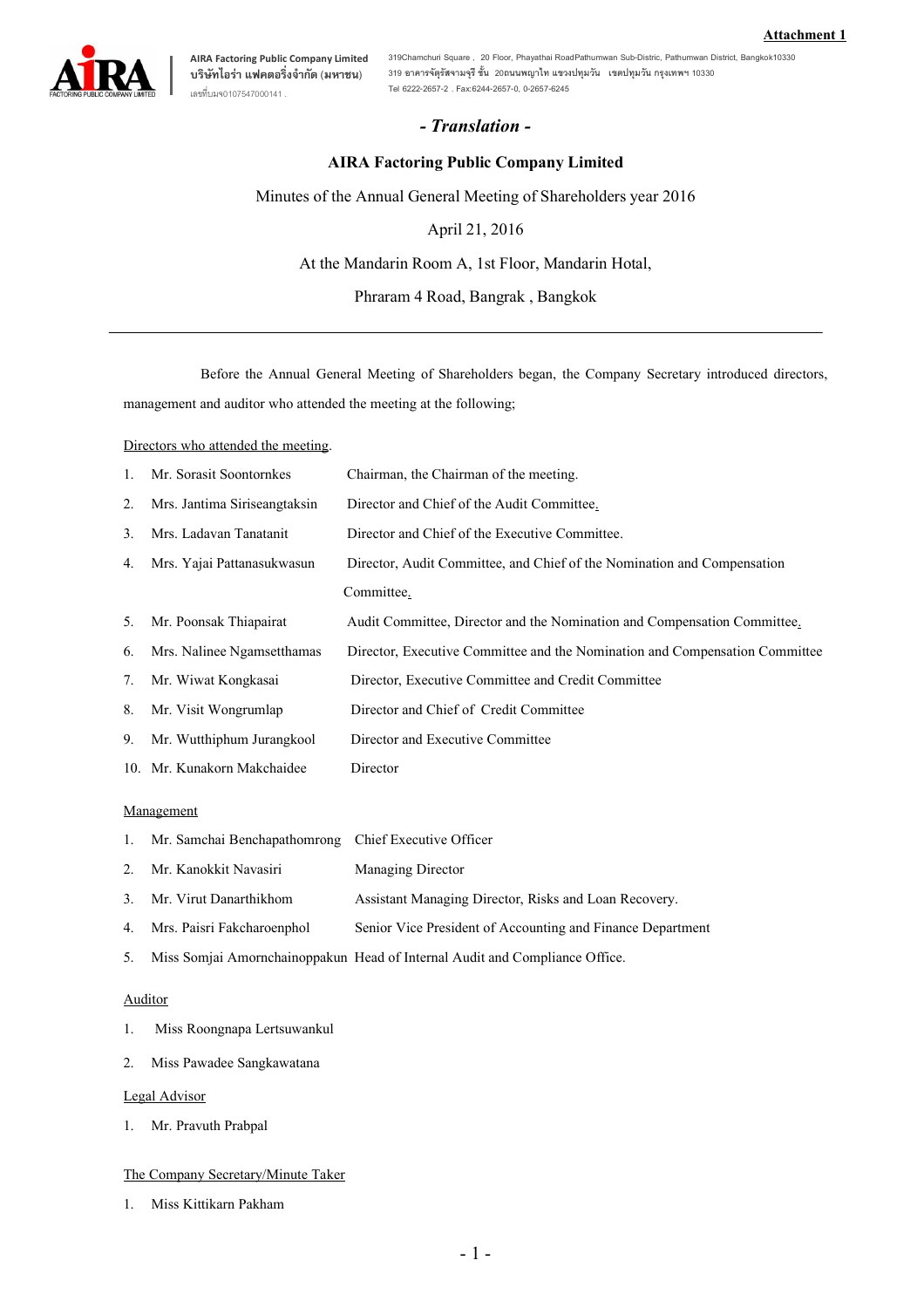#### The Meeting commenced at 10.00 a.m.

The Chairman thanked the shareholders for their participation and informed the number of shareholders who participated the meeting. There were 30 shareholders present in person with 84,822,062 shares and 23 shareholders by proxy with 1,257,142,299 shares. Then number of shareholders attended to the meeting, totaling 53 shareholders with 1,341,964,361 shares or equivalent to 83.87% of total shares, constituted quorum according to the Article 34 of the Company's Articles of Association. The Chairman, then, declared the Annual General Meeting of Shareholders no. 1/2016.

The Chairman assigned the Company Secretary to inform the voting method of each Agenda prior to the meeting. In accordance with the shareholders meeting of the listed company on the Stock Exchange of Thailand would count one share for one vote as follows:

- In case of shareholders present in person, the Chairman would propose the meeting to consider voting of each agenda. Whereby the Chairman would ask to the meeting, any objections or any comments or abstained vote. The Company's officers would collect ballots which had provided to the shareholders on each agenda for the counting accordingly.

- In case of shareholders by proxy for the meeting, it would be considered the voting of each agenda in accordance to the shareholders voted on the proxy and presented to the Company's officer at the registration process. The Company already recorded the vote since the proxy registered to the meeting.

- In case of shareholders fully granted right to the proxy for consideration and voting on behalf of the grantor. The meeting would count the vote as same as the shareholders attended the meeting by themselves.

In order that the Chairman would inform the voting result on each agenda to the participants to be known about number of shareholders agreed, disagreed or abstained accordingly.

At this meeting, the Company assigned Mr. Pravuth Prabpal, Independent Legal Advisor from Bangkok Lawyer House Co.,Ltd., to audit the completion of proxy, quorum, and voting.

Then, the Chairman proceeded the meeting as per Agendas as follows:

# **Agenda No. 1: To consider and certify the Minutes of the Extraordinary General Meeting of Shareholders No. 1/2015 held on August 21, 2015.**

The Chairman requested the Meeting to consider and certify of the Minutes of Extraordinary General Meeting of Shareholders No. 1/2015 held on August 21, 2015 which already submitted to the Stock Exchange of Thailand within 14 days from the meeting date in compliance with the regulation and its copy attached with the Notice of Meeting. Then the Chairman proposed to consider on page-by-page and no any shareholders raised objections or amendments.

The Chairman then proposed the Meeting to approve and certify the Minutes of Extraordinary General Meeting of Shareholders No. 1/2015 held on August 21, 2015 as per the following number of votes:

| A Number of shareholders Agreed    | 1,341,961,361 | votes | Equivalent to | 100.00% |
|------------------------------------|---------------|-------|---------------|---------|
| A Number of shareholders disagreed | $\theta$      | votes | Equivalent to | $0\%$   |
| A Number of shareholders abstained | $\theta$      | votes | Equivalent to | $0\%$   |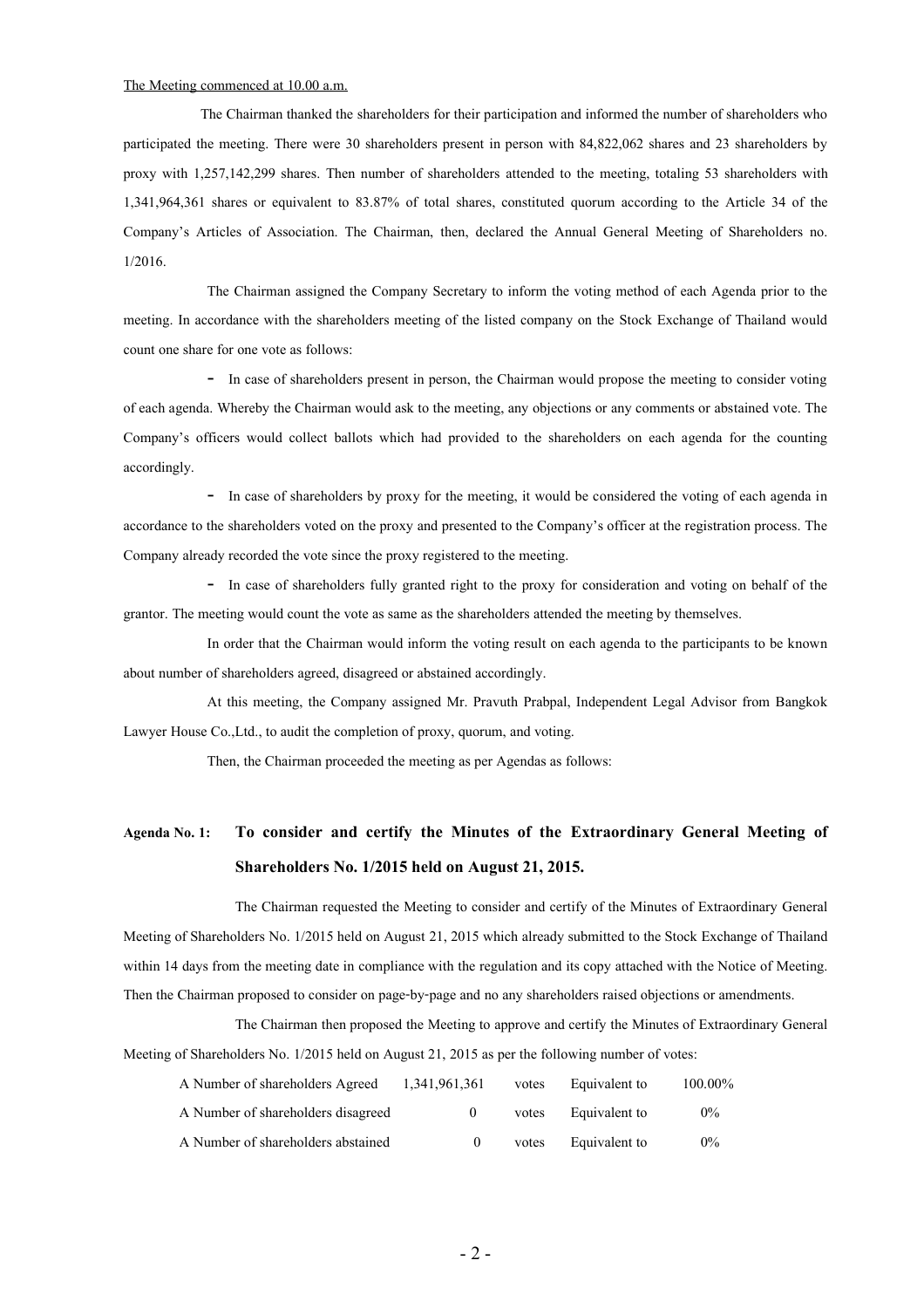Meeting Resolution: After due consideration, the Meeting unanimously resolved that the Minutes of the Extraordinary General Meeting of Shareholders No. 1/2015 held on August 21, 2015 was approved by 1,341,964,361 votes, equivalent to 100% of all participants who have voting right.

### **Agenda 2: To acknowledge the Company's 2015 operating results.**

The Chairman assigned Mr. Samchai Benchapathomrong, Chief Executive Officer, to present the Company's operating results year 2015 as shown in the Annual Report year 2015 which had been submitted to all shareholders, attached to the Notice of Meeting.

Mr. Samchai Benchapathomrong, Chief Executive Officer, reported the operating result of the year 2015 to the meeting which could be summarized as follow;

In year 2015, the company had factoring volume of 19,406 million Baht, increased from 2014 by 1,502 million Baht or 8.34% compared to volume of 17,904 million Baht of previous year.

The operating results of the Company's 2015, revenues were 191 million Baht, increased by 5 million Baht or 2.69% from previous year. The performance was a bit improvement due to economic outlook was unchanged and unclear direction growth which caused to small increase of factoring volume. In addition, the Company remained more stringent controllable policy on quality of customer.

In year 2015, the Company's gross profit margin was 136 million Baht increased by 11 million Baht or 8.80% from previous year which recorded at 125 million due to the Company had profit before provision of doubtful debts and corporate tax amounting to 65 million Baht, in year 2014 it was 64 million. The Company had fully provision of doubtful debts for all aging debts exceeding 180 days, resulted net profit of 0.14 million Baht.

Targeting year 2016, the company expects for better expansion by continually retain aggressive policy and concentrating on good potential of local small-medium enterprises (SMEs) and sustainable existing businesses of both modern trade and automotive parts industries.

Then, the Chairman gave an opportunity to shareholders to ask question on any suspicious matters which questioned as follow;

- Question: Mr. Chao Boonyaman, a proxy from Thai Investors Association, asked about the gross profit margin for the past 2-3 years increased from 69% to 70% and stood at 72% in 2015. He asked it derived from what factors.
- Answer: Mr. Samchai Benchapathomrong, Chief Executive Officer, clarified it derived from better management of borrowing cost. In addition, the Company increased its capital to support working capital. These caused to reduce costs and resulted to better gross profit margin substantially.
- Question: Mr. Chao Boonyaman, a proxy from Thai Investors Association, asked about gross profit margin and profit before provision of doubtful debt and corporate tax as shown on the Financial Statement. It made to consume most of the Company's net profit. He asked the doubtful debts derived from which customer group.
- Answer: Mr. Samchai Benchapathomrong, Chief Executive Officer, clarified that the doubtful debts occurred from many customers on various groups due to financial industry situation and small growth of Thai Economy. However, the Company had more stringent policy and set full provision of doubtful debt as per the Company's aging criteria in year 2015.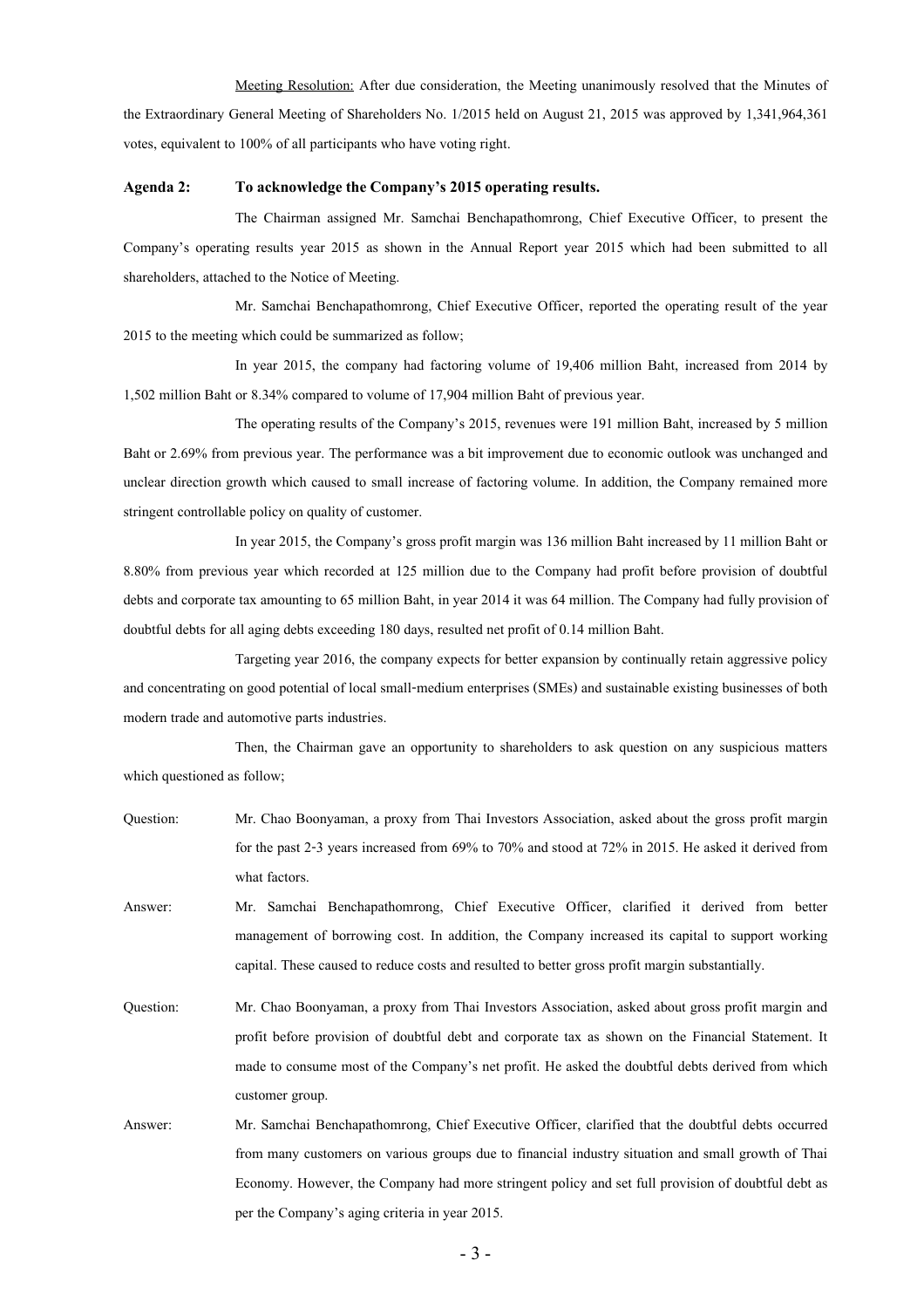Question: Mr. Chao Boonyaman, a proxy from Thai Investors Association, asked about Jirathiwat Group and Summit Group, who held majority stake of ownership in 2011 – 2012, and sold out theirs interest. He would like to know about our negotiating power against retailing business group to be adversely affected or not.

Answer: Mr. Samchai Benchapathomrong, Chief Executive Officer, explained the said question. The Company has not been affected from the said incident due to both groups remain our good alliances and support.

Question: Mr. Chao Boonyaman, a proxy from Thai Investors Association, asked about increasing of administration expenses. He asked it derived from what factors.

Answer: Mr. Samchai Benchapathomrong, Chief Executive Officer, explained the said question. The additional administrative expenses derived from set the provision of doubtful debts as per the Company's criterion as previously explained.

Question: Mr. Thitipong Soponudomporn, a shareholder, asked about net profit rates for the latest 3 years, stood at 30.19%, 13.40% and 0.08% in year 2013, 2014 and 2015 respectively. He noticed that the net profit rate continually dropped after the changing stake of ownership from Jirathiwat Group to be Aira Group. He asked the net profit rate gradually reduce from what reasons after Jirathiwat Group retired its interest.

Answer: Mr. Samchai Benchapathomrong, Chief Executive Officer, explained the said question. The business volume was at 9,000 billion Baht during Jirathiwat Group. Thereafter AIRA Group took over the Company, the business volume expanded to Baht 20,000 million a year and the dividend payment has been made to the Shareholders since then. In 2015, the economy was not well and also impacted to the Company accordingly. The Company's NPL was about 1.8% prior to the takeover and thereafter it was around 5.3% due to expanded portfolio and set revision of provision for transparency purpose.

Question: Mr. Thitipong Soponudomporn, a shareholder, asked what proportional between modern trade and auto-parts business.

Answer: Mr. Samchai Benchapathomrong, Chief Executive Officer, clarified that in 2015, modern trade was at about 45% and auto-parts business around 35%.

Question: Mr. Thitipong Soponudomporn, a shareholder, asked about assets for sales as shown on the Financial Statements, how it takes into account and how to handle.

Answer: Mr. Samchai Benchapathomrong, Chief Executive Officer, clarified that the Company has some amount of doubtful debt which was mitigated by the said assets and for debt recovery purpose.

Question: Mr. Thitipong Soponudomporn, a shareholder, questioned to the Chairman. He asked the Company would have an aggressive marketing and how impletation.

Answer: Mr. Sorasit Soontornkes, Chairman and the Chairman of the meeting, clarified that in 2016 the Company would pay attention and alert on any signal signs which may occur and impact to the Company accordingly. The Company would create more different competitive edges for new services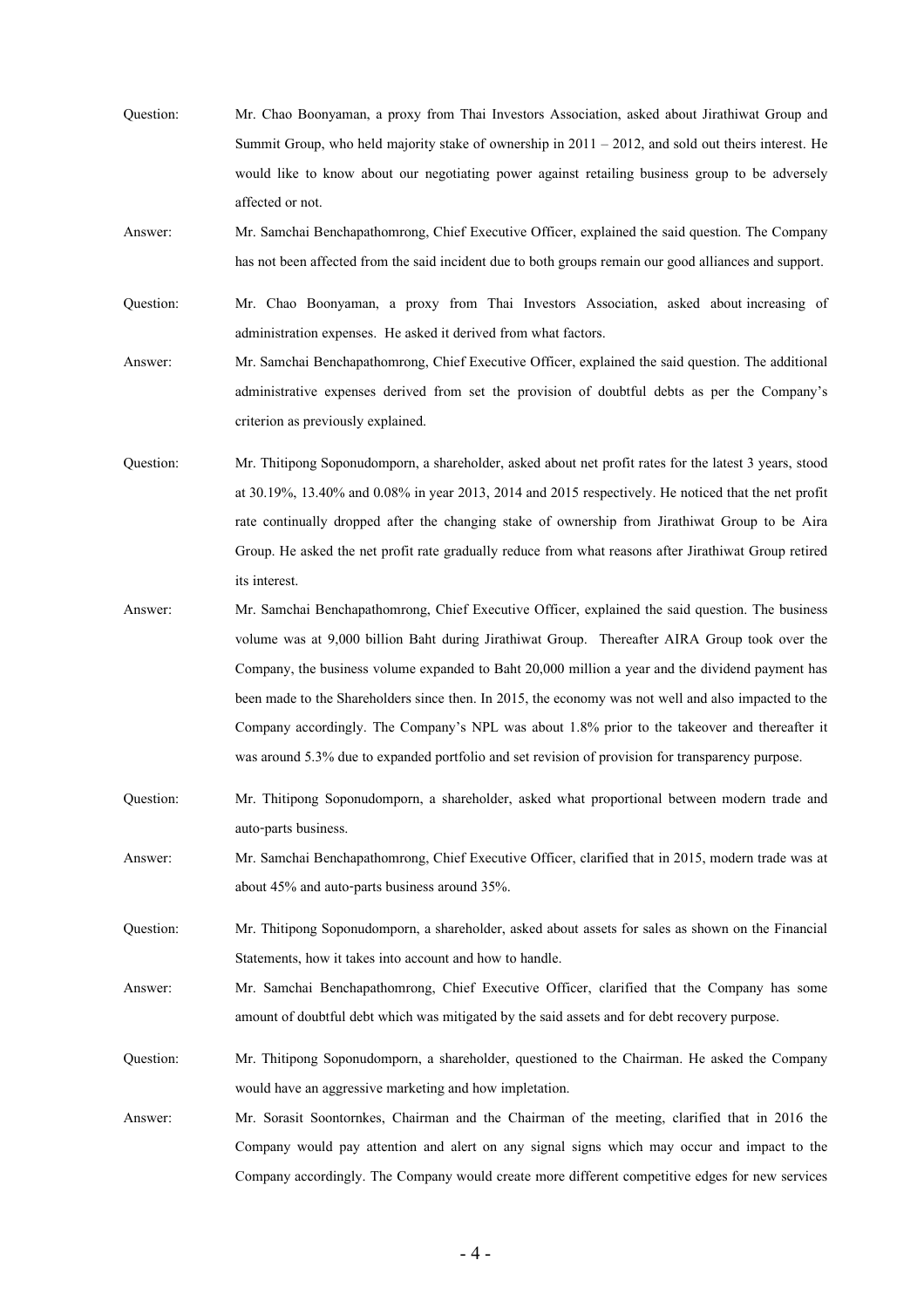to expand business volume on industries which additional volume from existing modern trade and automotive parts such as electrical parts and transportation, etc.

Question: Mr. Thitipong Soponudomporn, a shareholder, asked about prior to AIRA took over the NPL stood at 1.8% and after took over at 5.3%. What portfolio amount which used for computation of NPL

Answer: Mr. Samchai Benchapathomrong, Chief Executive Officer, clarified that the Company has fully set up provision of doubtful debts.

> Mrs. Jantima Siriseangtaksin, the Chairman of Audit Committee, clarified that the Company has a function for monitoring and recoverable debts. The Company can collect payments and having more stringent policy on debts recovery and closed monitoring management accordingly.

> Mrs. Ladavan Tanatanit, Director, provided additional information of current portfolio on both clients and customers that in accordance of volatile economy and changing IT system. The Company has monitored all relevant reports and reviews on both client and customer portfolios closely. These would be helpful for improvement of working process and mitigation of risks.

> Meeting Resolution: The meeting acknowledged the Company's operating result of 2015 as proposed.

### **Agenda No. 3: To approve the Financial Statements for the fiscal year ended December 31, 2015.**

The Chairman reported that the Board of Directors considered and agreed on the Financial Statements for the fiscal year ended December 31, 2015 as shown on the Annual Report. It was audited and certified by Auditor from EY Office as same as the Company's Audit Committee. The Chairman proposed the Financial Statements to the Shareholders for approval as shown in the Annual Report of Year 2015 which had been submitted to all shareholders, attached to the Notice of Meeting.

| Unit: Thousand Baht                     |          |          |                                 |            |
|-----------------------------------------|----------|----------|---------------------------------|------------|
| <b>Description</b>                      | 2015     | 2014     | <b>Increased</b><br>(Decreased) | Percentage |
| Total assets                            | 2,386.76 | 2,610.10 | (223.34)                        | (8.56)     |
| Total liabilities                       | 1,815.09 | 2,258.65 | (443.56)                        | (19.64)    |
| Total shareholders' equity              | 571.67   | 351.45   | 220.22                          | 62.66      |
| Total revenues                          | 191.19   | 185.89   | 5.30                            | 2.85       |
| Profit for the year                     | 0.14     | 23.18    | (23.04)                         | (99.40)    |
| Total comprehensive income for the year | 0.14     | 24.90    | (24.76)                         | (99.44)    |
| Earnings per share (Baht/Share)         | 0.0001   | 0.029    | (0.028)                         | (96.55)    |

**Selected Information from the Company's Financial Statements**

The Chairman opened an opportunity for query on other matters and no any questions. Then the Chairman proposed to vote for approval the Financial Statements for the fiscal year ended December 31, 2015.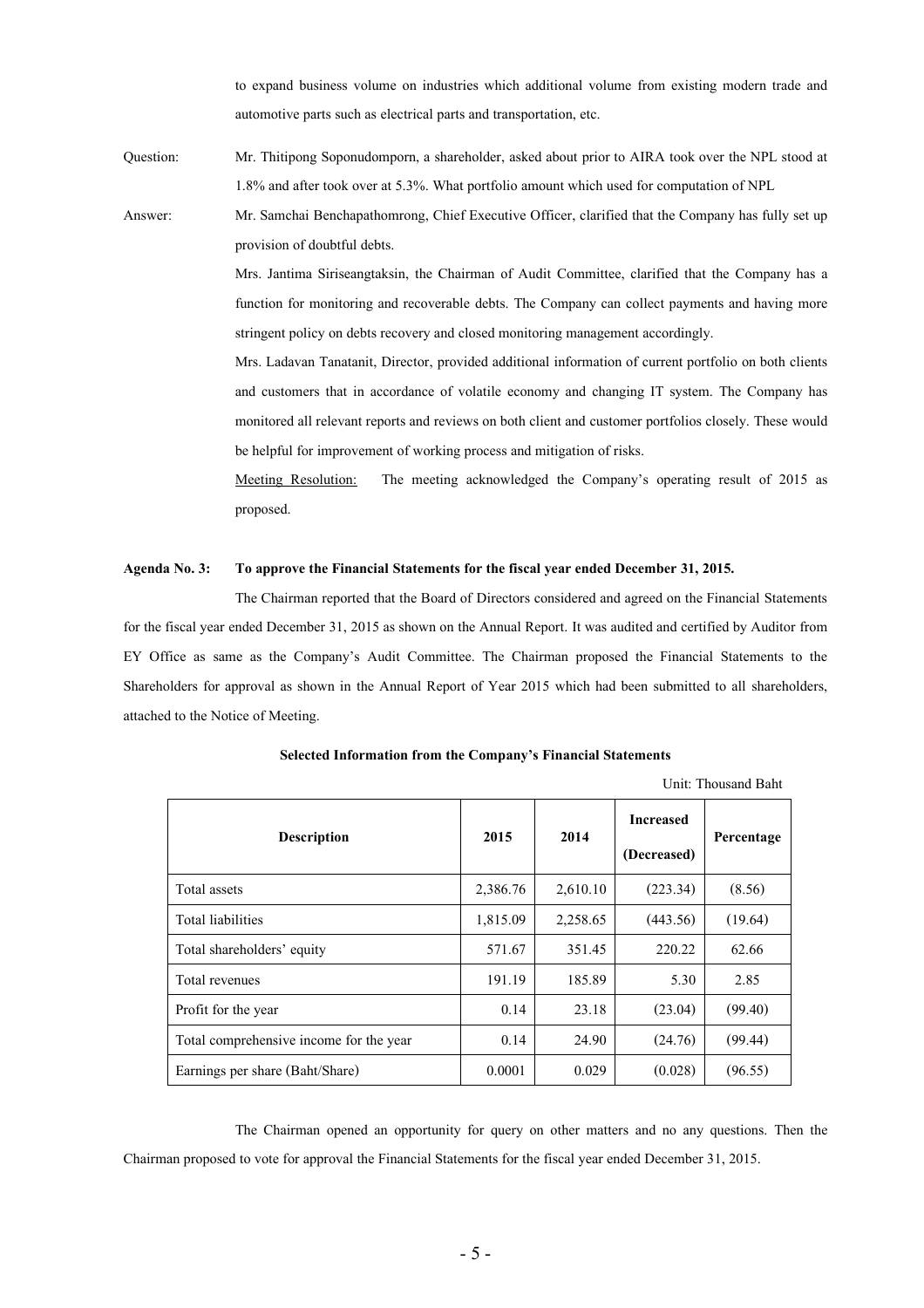The Chairman announced the voting result as follows:

| Agreed    | 1,341,964,361 | votes |          | or 100% of shares from all attendance the meeting. |
|-----------|---------------|-------|----------|----------------------------------------------------|
| Disagreed |               | votes | or $0\%$ | of shares from all attendance the meeting.         |
| Abstained |               | votes | or $0\%$ | of shares from all attendance the meeting.         |
|           |               |       |          |                                                    |

Meeting Resolution: The meeting approved the Financial Statements for the fiscal year ended December 31, 2015 with agreed 1,341,964,361 votes or 100% of shares from all attendances the meeting.

# **Agenda No. 4: To consider and approve the appropriation of profit as the statutory reserve and dividend payment from retained-earning.**

The Chairman reported in according to Section 115 of the Public Limited Companies Act B.E. 2535 (1992) and Article 42 of the Articles of Association, the Company shall only pay Dividend from the profit. Moreover, Section 116 of the Public Limited Companies Act B.E. 2535 (1992) and Article 43 of the Articles of Association states that a statutory reserve is required of at least 5% of its net profit after deducting accumulated deficit brought forward (if any), until the reserve reaches 10% of the registered capital.

The Company has adopted a policy to pay dividend to shareholders of at least 50% of net profit after deduction of all provisions. Dividend payments will be subject to change, depending on cash flow and investment plan as well as other future requirements of the Company. Such dividend payments shall not exceed the retained earnings of the Company nor adversely affect the Company ongoing operations.

For the year ended December 31, 2015, the Company had a net profit of Baht 0.14 million. The Board of Directors considered and agreed to propose the meeting for consideration and approval to pay the dividend from the retained-earning. It would be paid to the shareholders who have names on the Company's Registration Book as at April 29, 2016 as the Record Date and the book will be closed on May 3, 2016. The dividend will be paid at Baht 0.01 per share, totaling of Baht 16.0 million. The dividend would be paid to the shareholders on May 18, 2016.

| Details of dividend payment history |  |  |
|-------------------------------------|--|--|
|                                     |  |  |

#### Unit: Baht Million

| Details of Dividend Payment                             | 2015            | 2014  |
|---------------------------------------------------------|-----------------|-------|
|                                                         | (Proposed year) |       |
| 1. Net Profit Attribute to owners of the company (Baht) | 0.14            | 24.90 |
| 2. Total Dividend (Baht / Share)                        |                 |       |
| 2.1 Annual net profit (Baht per Share)                  |                 | 0.50  |
| 2.2 Retained Earnings (Baht per Share)                  | 0.01            | -     |
| 3. Total number of shares (million shares)              | 1,600.00        | 40.00 |
| 4. Total Dividend amount (Baht)                         | 16.00           | 20.00 |

Moreover, relating to Section 116 of the Public Limited Companies Act B.E. 2535 (1992) and Article 43 of the Articles of Association states that a statutory reserve is required of at least 5% of its net profit after deducting accumulated deficit brought forward (if any), until the reserve reaches 10% of the registered capital. In 2015, the Company had Net Profit of Baht 0.14 million in which at least 5% of Net Profit shall be allocated to statutory reserve, amounting to Baht 10,000.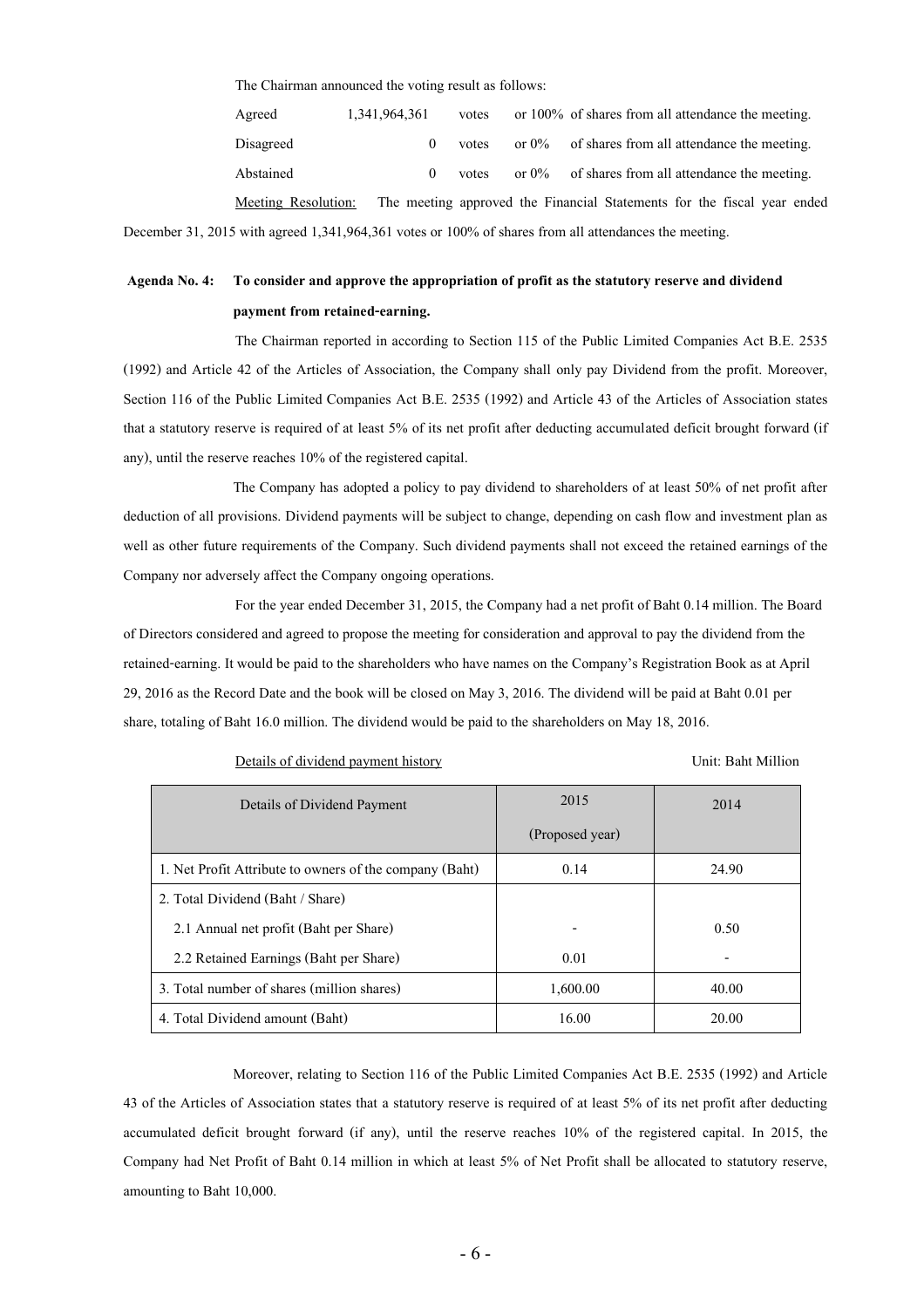The Chairman opened an opportunity for query on other matters and no any questions. Then the Chairman proposed to vote for approval the appropriation of profit as the statutory reserve and dividend payment from retained-earning.

The Chairman announced the voting result as follows:

| Agreed    | 1,341,964,361 | votes |          | or $100\%$ of shares from all attendance the meeting. |
|-----------|---------------|-------|----------|-------------------------------------------------------|
| Disagreed |               | votes |          | or $0\%$ of shares from all attendance the meeting.   |
| Abstained |               | votes | or $0\%$ | of shares from all attendance the meeting.            |

Meeting Resolution: The meeting absolutely approved the appropriation of net profit Baht 0.14 million to be statutory reserve at 5% of net profit or Baht 10,000 and dividend payment from retained-earning at 0.01 Baht/share or Baht 16.0 million.

The said dividend payment conformed to the Dividend Payment Policy and it would pay to shareholders as per the Articles of Association, recorded date April 29, 2016 and closed book on May 3, 2016. The dividend payment would be paid on May 18, 2016. The meeting approved with agreed 1,341,964,361 votes or 100% of shares from all attendances the meeting.

## **Agenda No. 5: To approve the appointment of the Company's external auditors and fix their remuneration for 2016.**

The Chairman reported in according to Section 120 of the Public Limited Companies Act B.E. 2535, the appointment of the Company's external auditors and the audit fees must be approved by the Annual General Meeting of Shareholders. In addition, a notification from the Capital Market Supervisory Board No. Kor Jor. 39/2548 regarding rules and regulations of reporting financial statement and operating results No. 20 limits the appointment of individual external auditors (but not the audit firm) for listed companies to no more than five consecutive one-year terms. After five years, the auditors must be rotated although they can be reappointed after a two year break.

As the existing auditor already performed for five years term since 2011-2015 and to be complied with the rule, in 2016 the Audit Committee has agreed to propose four auditors from EY Office to be the Company's auditor and names as follows:

| 1.Mr. Sophon Permsirivallop    | $C.P.A.No. 3182$ or |
|--------------------------------|---------------------|
| 2. Miss. Pimiai Manitkajohnkit | $C.P.A.No. 4521$ or |
| 3. Ms. Rosaporm Decharkom      | $C.P.A.No. 5759$ or |
| 4. Miss Sumana Phanpongsanon   | C.P.A.No. 5872      |

Any of the above auditors can conduct the audit and express an opinion on the Company's financial statements. In the event that none of these auditors are available, EY Office Limited is authorized to delegate other one of its certified public accountants to conduct the audit.

For 2016, the proposed auditing fee is Baht 870,000 an increase of Baht 20,000 from 2015, excluding of other services (non audit fees.) The Board proposes this matter to the Annual General Meeting of Shareholder for approval. In addition, EY Office Limited and the proposed auditors are independent and have no conflict of interest with the Company, the management, the major shareholders or any related persons.

The Chairman opened an opportunity for query on other matters and no any questions. The Chairman proposed this agenda for approval.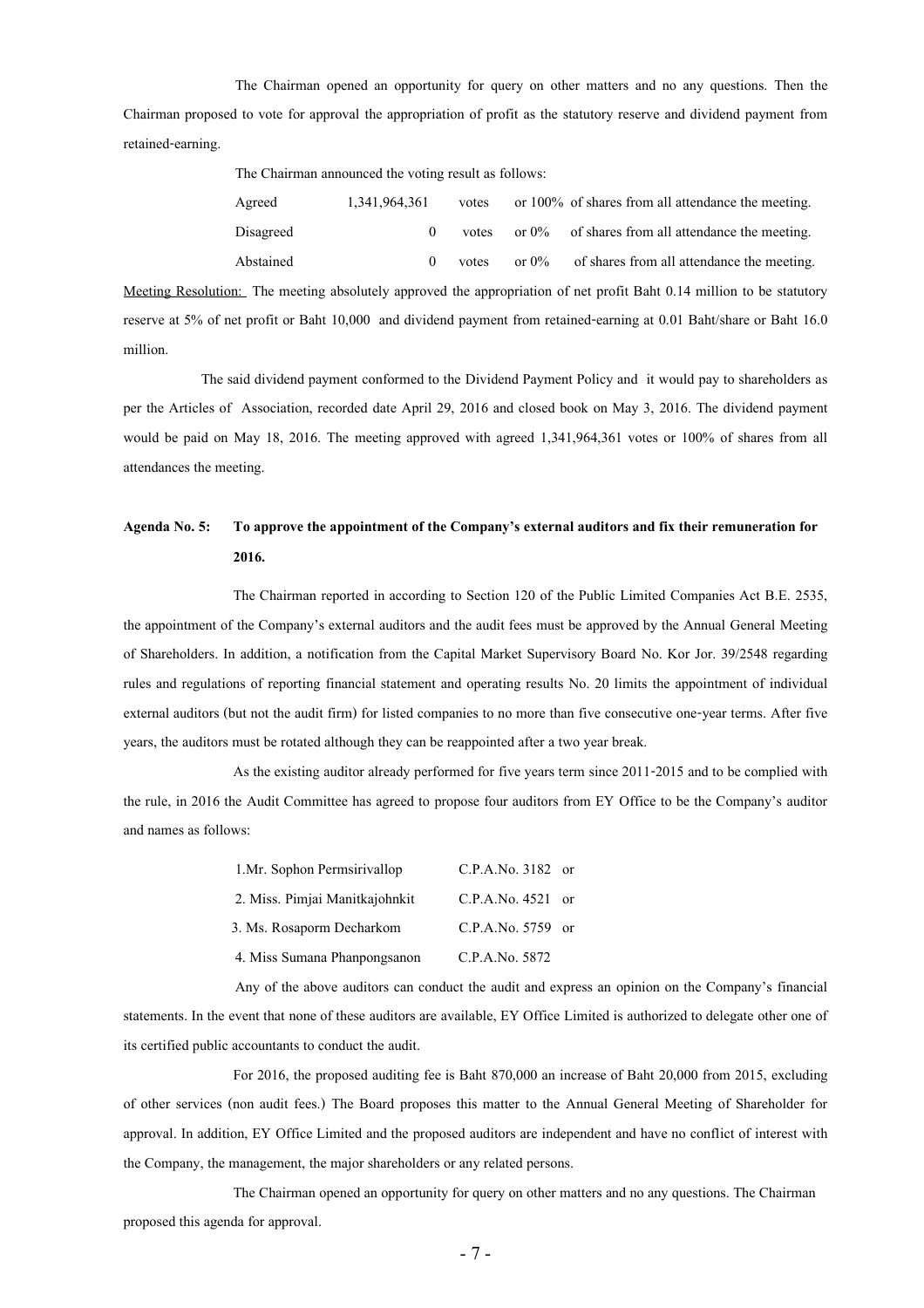Chairman announced the voting result as follows:

| Agreed    | 1,341,964,361 | votes |          | or $100\%$ of shares from all attendance the meeting. |
|-----------|---------------|-------|----------|-------------------------------------------------------|
| Disagreed |               | votes | or $0\%$ | of shares from all attendance the meeting.            |
| Abstained |               | votes | or $0\%$ | of shares from all attendance the meeting.            |

Meeting Resolution: The meeting absolutely approved with greed 1,341,964,361 votes or 100% of shares from all attendance the meeting to appoint auditors from EY Office, namely Mr. Sophon Permsirivallop C.P.A.No. 3182 or Miss. Pimjai Manitkajohnkit C.P.A.No. 4521 or Ms. Rosaporm Decharkom C.P.A.No. 5759 or Miss Sumana Phanpongsanon C.P.A.No. 5872 and fix their remuneration at Baht 870,000 excluding of other services (non audit fees.)

#### **Agenda No. 6: To approve the remuneration of the Company's Directors for 2016**

The Chairman reported the Nomination and Remuneration Committee proposes for the remuneration to be in the form of allowances. The Nomination and Remuneration Committee considered and agreed that the compensation is reasonable and comparable to the capital markets industry. Thus, the Nomination and Remuneration Committee has recommended the remuneration of the directors for 2016 to be as follows:

1. The remuneration of the Board of Director shall pay to the director who attend meeting with the rate

as follow

|                     | 1.1 The Chairman                                                                                            | receive | 25,000 | Baht / time    |  |  |  |
|---------------------|-------------------------------------------------------------------------------------------------------------|---------|--------|----------------|--|--|--|
|                     | 1.2 The Director non-executive                                                                              | receive | 15,000 | Baht / time    |  |  |  |
|                     | 1.3 The Director from management                                                                            | receive | 7,500  | Baht / time*   |  |  |  |
|                     | 2. The remuneration of the Executive Committee shall pay to the director who attend meeting with the        |         |        |                |  |  |  |
| rate as follow:     |                                                                                                             |         |        |                |  |  |  |
|                     | 2.1 The Chairman of the Executive Committee receive                                                         |         | 15,000 | Baht / time    |  |  |  |
|                     | 2.2 The member of the Executive Committee receive                                                           |         | 10,000 | Baht / time**  |  |  |  |
|                     | 3. The remuneration of the Audit Committee shall pay to the director who attend meeting with the rate       |         |        |                |  |  |  |
| as follow:          |                                                                                                             |         |        |                |  |  |  |
|                     | 3.1 The Chairman of the Audit Committee                                                                     | receive | 25,000 | Baht / time    |  |  |  |
|                     | 3.2 The Member of the Audit Committee                                                                       | receive | 15,000 | Baht / time    |  |  |  |
|                     | 4. The remuneration of the Nomination Committee shall pay to the director who attend meeting with           |         |        |                |  |  |  |
| the rate as follow: |                                                                                                             |         |        |                |  |  |  |
|                     | 4.1 The Chairman of the Nomination Committee receive                                                        |         | 15,000 | Baht / time    |  |  |  |
|                     | 4.2 The Member of the Nomination Committee receive                                                          |         | 10,000 | Baht / time    |  |  |  |
|                     | 5. The Credit Committee shall pay to the director who attend meeting with the rate as follow                |         |        |                |  |  |  |
|                     | 5.1 The Chairman of the Credit Committee                                                                    | receive | 15,000 | Baht / time    |  |  |  |
|                     | 5.2 The Member of the Credit Committee                                                                      | receive | 10,000 | Baht / time*** |  |  |  |
|                     | Remark <sup>*</sup> In case the Chairman and Director of the Board and sub-committees are part of the       |         |        |                |  |  |  |
|                     | out the nonunciation shall be noticed by helf of the nonunciation noid to the Choinman and Dinester who are |         |        |                |  |  |  |

management, the remuneration shall be reduced by half of the remuneration paid to the Chairman and Director who are Non-Executive Director.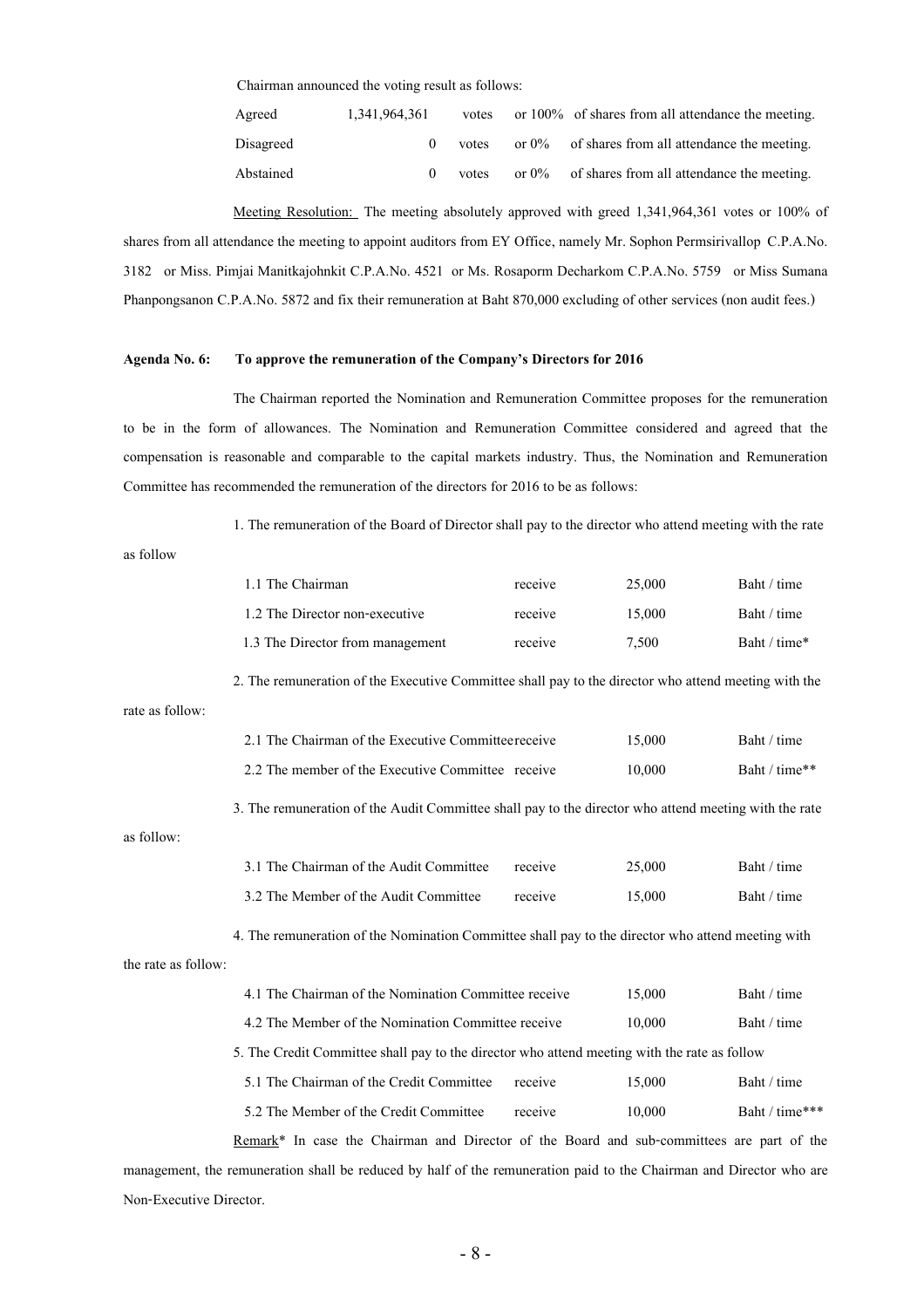Remark\*\* In case a member of the Company's management is part of the Executive Committee, he/she will not receive remuneration as they are already regarded as a member of Company's management.

Remark\*\*\* In case a member of the Company's management is part of the Credit Committee, he/she will not receive remuneration as they are already regarded as a member of Company's management.

Other remuneration, excluded the meeting allowance, it will be requested for approval from the next AGM.

The Chairman opened an opportunity for query on other matters and no any questions. The Chairman proposed this agenda for approval.

Chairman announced the voting result as follows:

Agreed 1,341,964,361 votes or 100% of shares from all attendance the meeting. Disagreed 0 votes or 0% of shares from all attendance the meeting. Abstained 0 votes or 0% of shares from all attendance the meeting.

Meeting Resolution: The meeting absolutely approved with greed 1,341,964,361 votes or 100% of shares from all attendance the meeting for the remuneration of the Company's Directors for 2016.

# **Agenda No. 7: To approve the appointment of directors to replace those who will retire by rotation and appoint a new Director in year 2016.**

The Chairman reported according to Section 68 of the Public Limited Company ACT B.E. 2535 (as well as all alterations) and Article 18 of the Company's Articles of Association, one-third of the directors must retire from office at each shareholder's general meeting. The directors whom have previously retired may be re-elected to resume their office.

This year, there are four directors (No. 1 -4) who must be retired by rotation and a new appointed director as follow;

| No. | <b>Name of Directors</b>     | <b>Position</b>                                           |
|-----|------------------------------|-----------------------------------------------------------|
| 1.  | Mr. Poonsak Thiapairat       | Audit Committee, Director and the Nomination and          |
|     |                              | Compensation Committee                                    |
| 2.  | Mrs. Nalinee Ngamsetthamas   | Director, Executive Committee and the Nomination and      |
|     |                              | <b>Compensation Committee</b>                             |
| 3.  | Mr. Wiwat Kongkasai          | Director, Executive Committee and Credit Committee        |
| 4.  | Mr. Visit Wongrumlap         | Director and Chief of Credit Committee                    |
| 5   | Mr. Samchai Benchapathomrong | Director, Chief Executive Officer,<br>Executive<br>Credit |
|     |                              | Committee.                                                |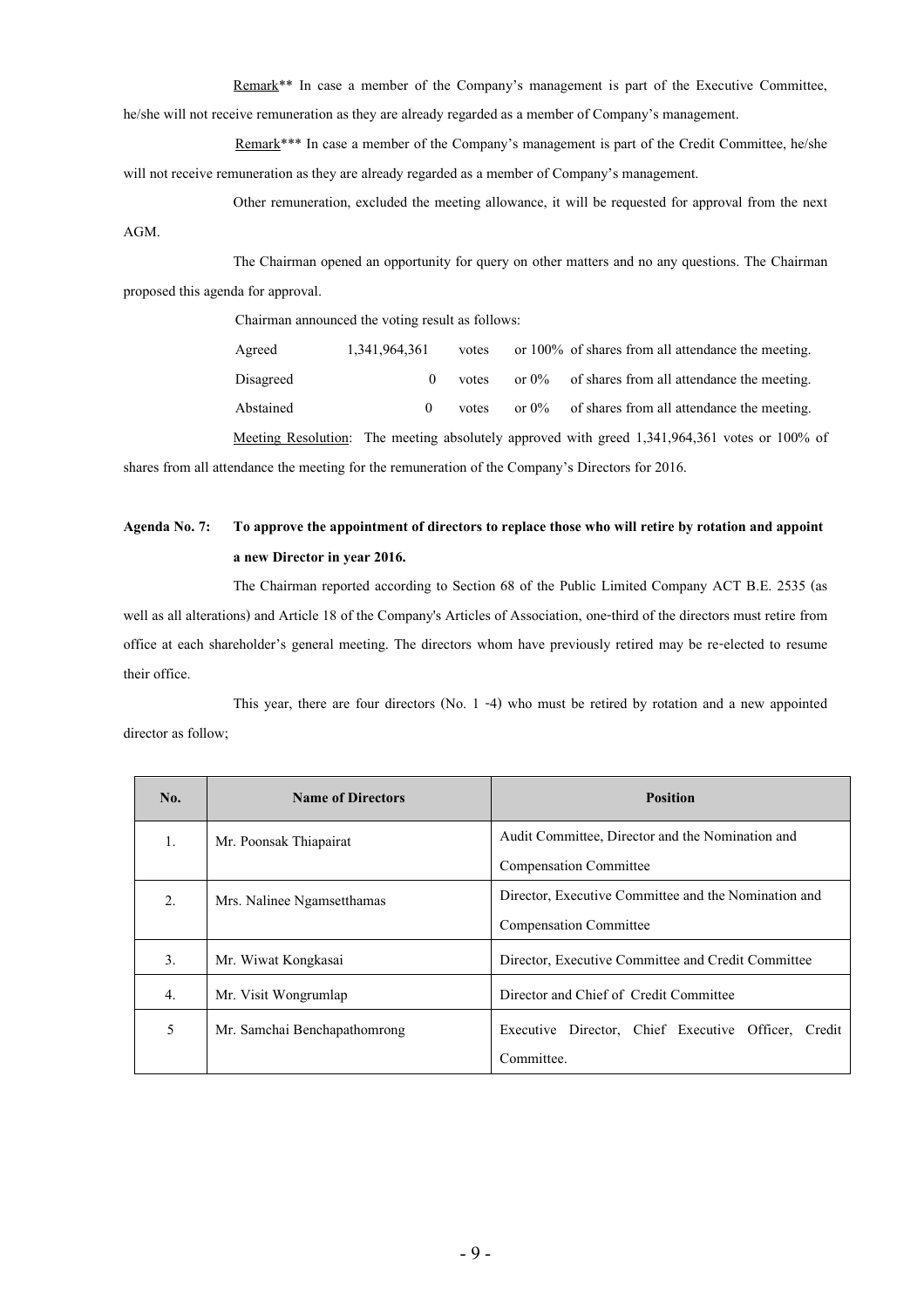Chairman announced the voting result as follows:

| 1. Mr. Poonsak Thiapairat |  |
|---------------------------|--|
|---------------------------|--|

|    | Agreed                                      | 1,341,964,361 |                  | votes |           | or 100% of shares from all attendance the meeting.                                             |
|----|---------------------------------------------|---------------|------------------|-------|-----------|------------------------------------------------------------------------------------------------|
|    | Disagreed                                   |               | $\boldsymbol{0}$ | votes | or        | 0% of shares from all attendance the meeting.                                                  |
|    | Abstained                                   |               | $\boldsymbol{0}$ | votes | <b>or</b> | 0% of shares from all attendance the meeting.                                                  |
| 2. | Mrs. Nalinee Ngamsetthamas                  |               |                  |       |           |                                                                                                |
|    | Agreed                                      | 1,341,964,361 |                  | votes |           | or 100% of shares from all attendance the meeting.                                             |
|    | Disagreed                                   |               | $\boldsymbol{0}$ | votes | or        | 0% of shares from all attendance the meeting.                                                  |
|    | No-voted                                    |               | $\boldsymbol{0}$ | votes | or        | $0\%$ of shares from all attendance the meeting.                                               |
| 3. | Mr. Wiwat Kongkasai                         |               |                  |       |           |                                                                                                |
|    | Agreed                                      | 1,341,964,361 |                  | votes |           | or 100% of shares from all attendance the meeting.                                             |
|    | Disagreed                                   |               | $\boldsymbol{0}$ | votes | or        | 0% of shares from all attendance the meeting.                                                  |
|    | Abstained                                   |               | $\boldsymbol{0}$ | votes | or        | 0% of shares from all attendance the meeting.                                                  |
| 4. | Mr. Visit Wongrumlap                        |               |                  |       |           |                                                                                                |
|    | Agreed                                      | 1,341,964,361 |                  | votes |           | or 100% of shares from all attendance the meeting.                                             |
|    | Disagreed                                   |               | $\boldsymbol{0}$ | votes | or        | $0\%$ of shares from all attendance the meeting.                                               |
|    | Abstained                                   |               | $\boldsymbol{0}$ | votes | or        | 0% of shares from all attendance the meeting.                                                  |
| 5. | Mr. Samchai Benchapathomrong (New Director) |               |                  |       |           |                                                                                                |
|    | Agreed                                      | 1,341,964,361 |                  | votes |           | or 100% of shares from all attendance the meeting.                                             |
|    | Disagreed                                   |               | $\boldsymbol{0}$ | votes | or        | 0% of shares from all attendance the meeting.                                                  |
|    | Abstained                                   |               | $\boldsymbol{0}$ | votes | <b>or</b> | 0% of shares from all attendance the meeting.                                                  |
|    |                                             |               |                  |       |           | Meeting Resolution: The meeting absolutely approved with agreed 1,341,964,361 votes or 100% of |

shares from all attendance the meeting to appoint of directors, namely Mr. Poonsak Thiapairat, Mrs. Nalinee Ngamsetthamas, Mr. Wiwat Kongkasai, Mr. Visit Wongrumlap and Mr. Samchai Benchapathomrong (New Director).

## **Agenda No. 8: To consider changing of the Company's authorized directors.**

The Chairman reported in accordance with reelection of 4 directors to resume another term of

| directorship and the appointment of a new director, then the Chairman proposed to change authorized directors as follows: |  |  |  |  |  |  |
|---------------------------------------------------------------------------------------------------------------------------|--|--|--|--|--|--|
|                                                                                                                           |  |  |  |  |  |  |

| <b>Authorized Directors</b> | <b>Names of Director</b>     | <b>Authorized Conditions</b>              |  |  |
|-----------------------------|------------------------------|-------------------------------------------|--|--|
| Existing                    | Mrs. Ladavan Tanatanit       | Two of four directors' signature with the |  |  |
|                             | Mrs. Nalinee Ngamsetthamas   | Company's seal.                           |  |  |
|                             | Mr. Wiwat Kongkasai          |                                           |  |  |
|                             | Mr. Wutthiphum Jurangkool    |                                           |  |  |
| Change to be                | Mrs. Ladavan Tanatanit       | Two of four directors' signature with the |  |  |
|                             | Mrs. Nalinee Ngamsetthamas   | Company's seal.                           |  |  |
|                             | Mr. Samchai Benchapathomrong |                                           |  |  |
|                             | Mr. Wutthiphum Jurangkool    |                                           |  |  |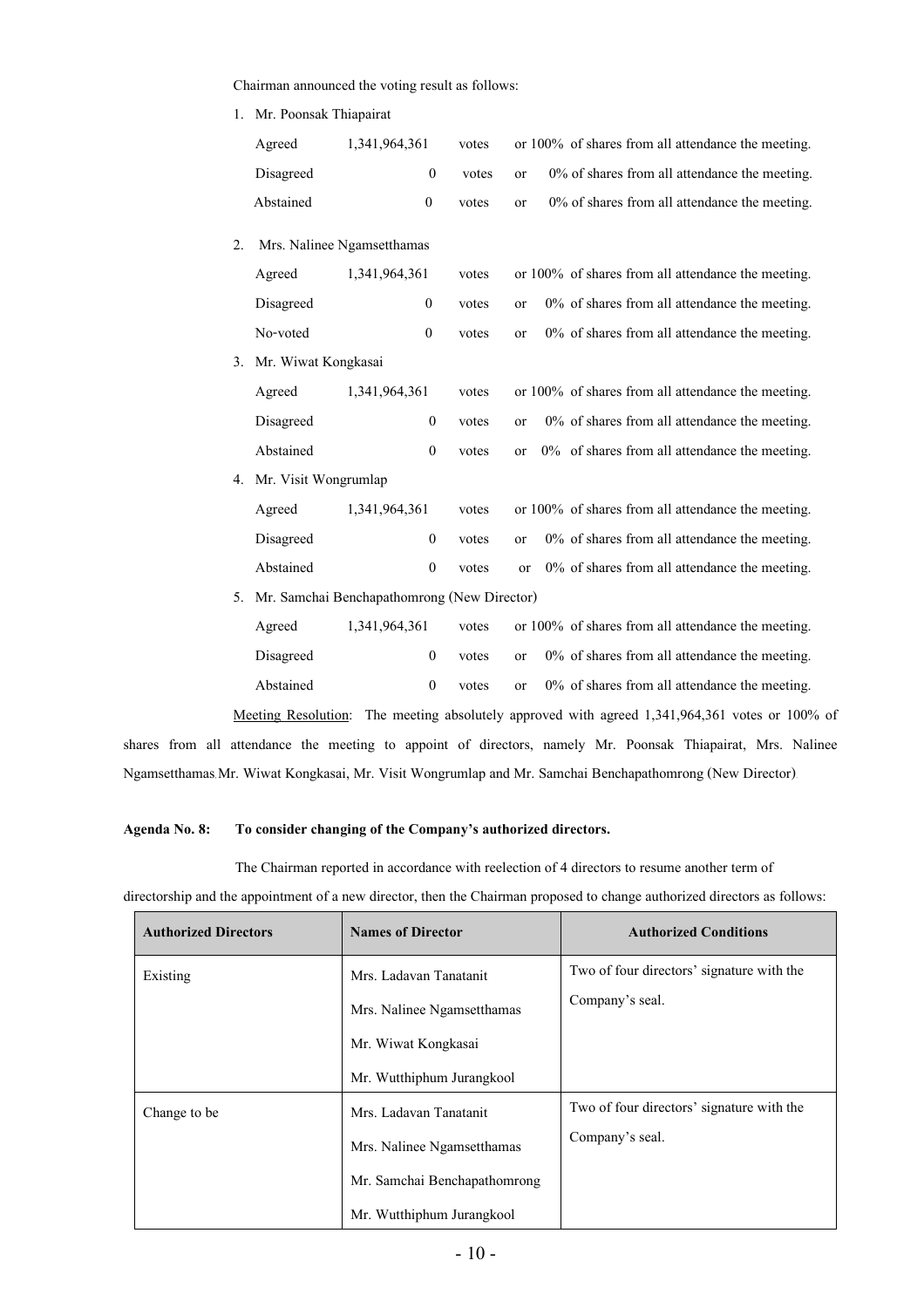The Chairman opened an opportunity for query on other matters and no any questions. The Chairman proposed this agenda for approval.

Chairman announced the voting result as follows:

| Agreed    | 1,341,964,361 | votes |          | or $100\%$ of shares from all attendance the meeting. |
|-----------|---------------|-------|----------|-------------------------------------------------------|
| Disagreed |               | votes | $\alpha$ | $0\%$ of shares from all attendance the meeting.      |
| No-voted  |               | votes | or       | $0\%$ of shares from all attendance the meeting.      |

Meeting Resolution: The meeting absolutely approved with greed 1,341,964,361 votes or 100% of shares from all attendance the meeting to change of the Company's authorized directors to be read : Mrs. Ladavan Tanatanit, Mrs. Nalinee Ngamsetthamas, Mr. Samchai Benchapathomrong and Mr. Wutthiphum Jurangkool with condition two of four signatures with the Company Seal.

#### **Agenda No. 9: Other matters (if any)**

#### None

Then, the Chairman informed to the Shareholders that all agendas as shown on invitation letter already finished and welcome the shareholders to ask for more information on any matters.

There are questions from the shareholders as follows:

- Question: Mr. Chao Boonyaman, a proxy from Thai Investors Association, questioned about the growth rate of factoring business in Europe which grows faster than Thailand, what difference structure or having more choices for the clients.
- Answer: Mr. Wiwat Kongkasai clarified that the Company run factoring business for about 10 years. The first place we expected to be a factor to drive the factoring business due to Thailand has good potential condition. There are many clients who cannot reach funding sources. In Europe, the factoring business has been founded for many years ahead. There are many banks who have the factoring facility and clients have been known that it is one of the banking facility. In Thailand, the factoring has been run in Thailand for more than 10 years but there are many clients not known. The factoring size, Thailand and Malaysia are the same market size but Singapore is double market size.

Question: Mr. Chao Boonyaman, a proxy from Thai Investors Association, questioned that the share liquidityhas situated after split and increase of capital.

Answer: Mrs. Nalinee, Director and Executive Director, clarified that the shares have good liquid. The purpose for share split was not only good liquidity but compared to the same sector our par value was higher than other. Therefore, the share split would be helpful for the liquidity situation prior to the share split. However, the liquidity of shares would be better or not, it depends on the economy.